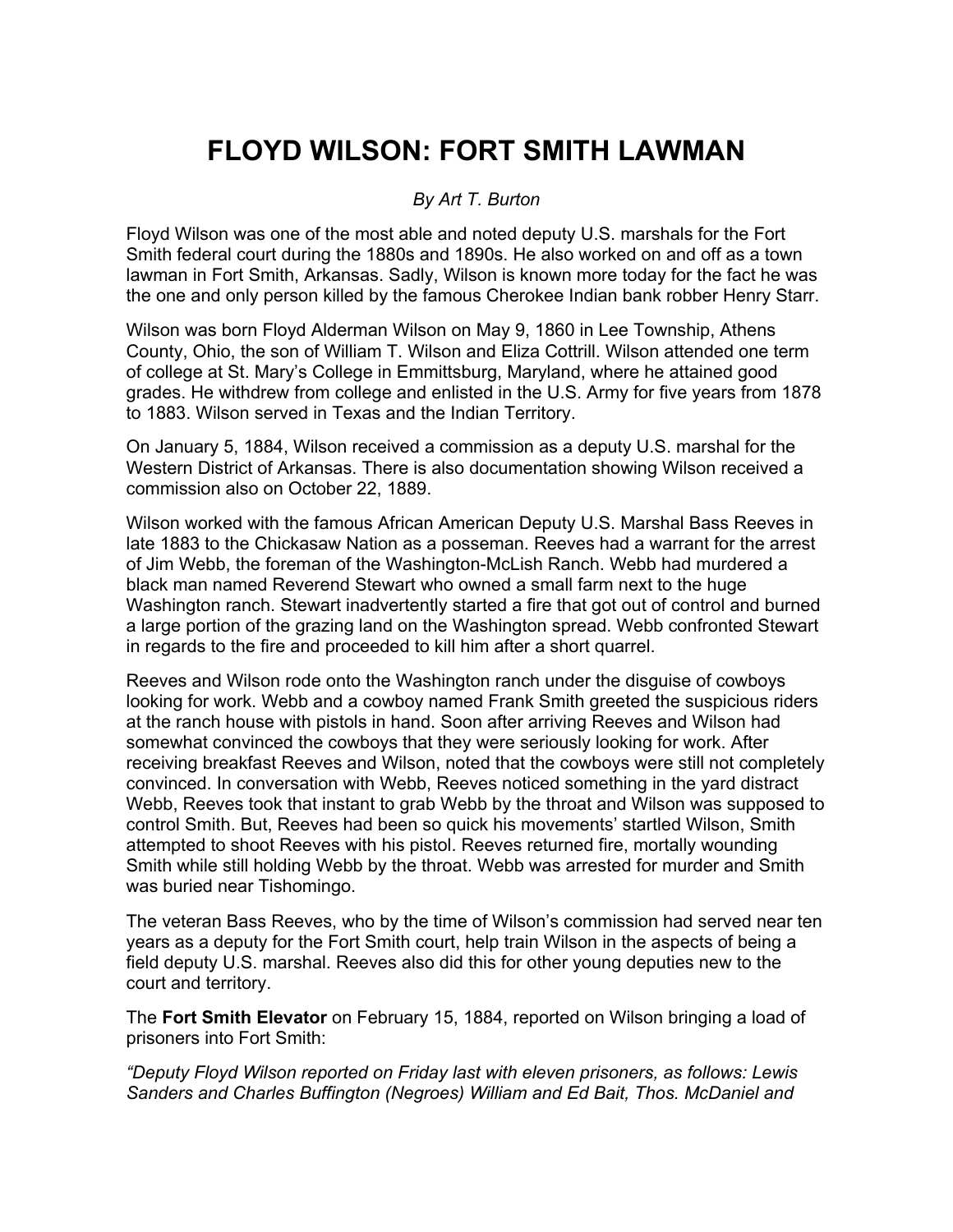*Albert Scraper (Indians), and William Columbus (white) charged with introducing*  whiskey in the Territory; James Lee (Indian), George Vann, Levi and William Steel *(white), larceny. McDaniel gave bond and the balance were locked up."*

The Fort Smith Elevator on February 29, 1884 told of Wilson arresting a white man named S. M. Carson for violating the revenue law.

In March 1884, Wilson was again acting as posse for Deputy U.S. Marshal Bass Reeves, along with the William Leach as cook, and John Brady as guard, left Fort Smith for the Indian Territory.

During this trip into the territory Reeves accidentally shot Leach. Wilson was not present when the shooting incident occurred. Reeves was arrested for first-degree murder in 1886 for shooting Leach and relieved of duty. In October of 1887, Reeves was found innocent by a jury trial and returned to work as a deputy U.S. marshal. A position he held until November 16, 1907.

On April 25, 1884, the *Fort Smith Elevator* reported on that trip into the territory:

*"Deputies Reeves and Wilson came in Wednesday with the following prisoners: James Geeson, assault with the intent to kill; Eleck Bruner, Aaron Sancho and Hotablsy, larceny; Crotsey Fixico, Tobey Hill, Golmo Jessee, Wiley Hawkins, Noah, Charley Jones, Amos Hill and G. H. Brewer, introducing liquors. One of their prisoners who was severely wounded while resisting arrest had to be left in the Territory, a physician saying that to move him would endanger his life."*

The severely wounded in the article was most likely the cook and not a prisoner.

Wilson married Bridget Kelly, the daughter of James Kelly and Anne Scully, on February 25, 1886 in Fort Smith, Arkansas. The Kelly family had come from Ireland to New Orleans and then by steamboat up the Mississippi and Arkansas Rivers to Fort Smith about 1855. Floyd Wilson and his wife lived in Vinita, Cherokee Nation, and Muskogee, Creek Nation for a while before moving back to Fort Smith in March of 1887. Wilson and his wife would have three sons; Claude, John and Percy.

Wilson captured a couple of notorious desperadoes in March of 1886. The **Fort Smith Elevator** reported:

*"Newt Scrempsher and Charlie Counter, brought in a few days ago by Floyd Wilson and Sam Wingo on charges of murder have not yet been examined by the Commissioner. Newt is charged with the murder of a man named Secrest in 1879. Counter, who also answers to the name of Grunter, is a Seminole and is said to have murdered a white man named Holleren about seven years ago near Okmulgee. Holleren was murdered while engaged in hauling corn, his slayer having first shot him and then drove his team into the woods where he dumped him out of the wagon and left the team and wagon there. If Counter can't prove hi is not the man that did it he is in a bad box. Scrimpsher (sic) has lived at Muskogee for several years, during which time he has been a law abiding citizen, though at one time he was quite bad, being associate of the notorious Jim Barker, and has been before the courts on more than one occasion for acts of lawlessness."*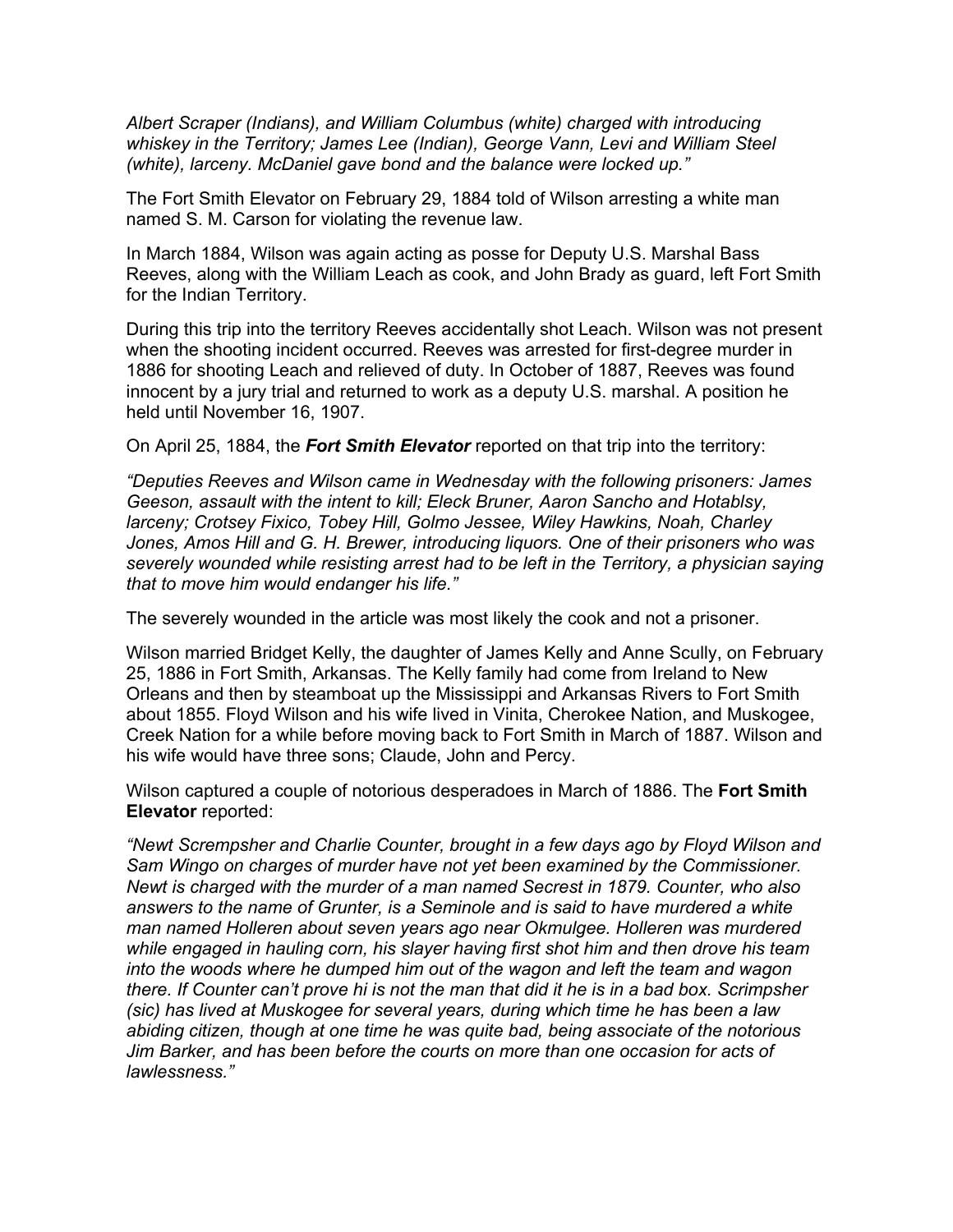In 1887, Wilson left the U.S. Marshals Service and took a job as a Fort Smith municipal police officer and went into local business. The Fort Smith Elevator reported on April 15, 1887, that Wilson and W. A. Lubbes, proprietors of the New Orleans Hotel, had opened up a first class city lunch counter in Frank Freer's saloon.

By December of 1887, Wilson held the rank of sergeant with the Fort Smith police department. During that month, Wilson with Captain Henry Surratt arrested two black men; Martin Council and Harvey Blackburn for burglarizing the D. Baker & Co. merchandise store three hundred dollars worth of clothing, jewelry and other items. The officers were able to retrieve fifty dollars of the goods in a damaged condition. They later found just as much stolen merchandise hidden in the gallery of the local Episcopal Church.

In January 1889, the mayor briefly removed Wilson from the Fort Smith police department. The local newspaper reported that Captain Henry Surratt, city detective Wiley Cox and John McDaniel were also relieved of duty. These men were the most senior men on the department and some newer policemen were retained by the city. The newspaper went on to say they believed it was political due to the men signing a petition for an individual who was a applicant for the post masters job, which the mayor was also an applicant. The city council was in an uproar over the suspensions and the matter was referred to the city police committee.

Later that year, Wilson was back with the Fort Smith federal court as a deputy U.S. marshal.

In February of 1890, Wilson arrested a burglar named Burt Davis. The next month the Fort Smith Elevator reported Wilson with the arrest of a notorious Creek Indian outlaw named Gibson Partridge, who was charged with murder, assault with intent to kill, larceny and other offences. Wilson and his posse had arrested Partridge twenty-eight miles from Tulsa, after a weeklong chase. Partridge had been dodging the federal officers for about two years, stealing horses and committing other depredations. Wilson and his posse found Partridge in the cabin of an Indian medicine man known as Old Caesar. The posse surrounded the cabin and Partridge refused to come out. Innocent women and children were allowed to exit the cabin before the officers set fire to the structure. Just as the roof was falling in the fugitive came to the door, threw down his weapon and surrendered. Partridge was one of the last members of the notorious Wesley Barnett gang. He had been tried for murder three times under the Creek Nation laws, one time for the murder of his own brother.

During March of 1890, Wilson arrested Sherman Westmoreland for violating postal law and a black man named William Garvin for stealing 1500 pounds of flour from a freight car in the town of Cherokee.

In April of that year, Wilson arrested Star Wady, Sam B. Carter and John Wallace for selling whiskey and Richard Payne for assault all in the Indian Territory.

On May 2, 1890, the **Fort Smith Elevator** reported on arrests made by Wilson:

*"Joe Banks, Adam Banks, and Annie King charged jointly with murder, and Eugene Lawther, charged with introducing, etc. were brought in Saturday by Deputy Floyd Wilson. The two Banks' and the King woman are Negroes, and they are charged with*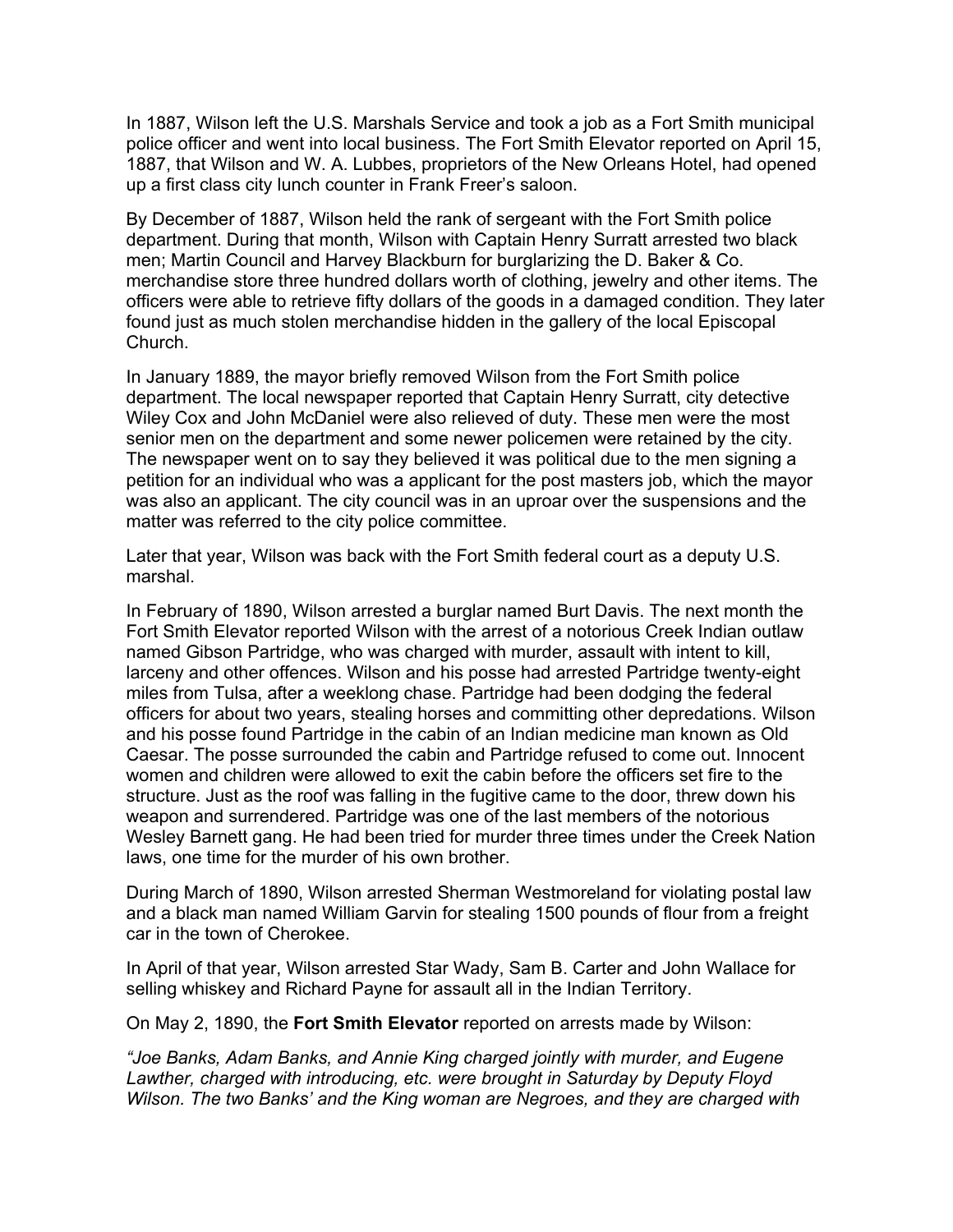*the killing of Annie's husband, who mysteriously disappeared in June last, and whose body was afterward found in a creek near his house. Adam Banks, who is a son of Joe, married King's step-daughter after the disappearance of King, and it is intimated that Joe Banks, the old man, wanted the widow, and for this reason they conspired to get King out of the way."*

May 9, the newspaper reported that Wilson had arrested an Indian named Jesse Cochran for assault and Cochran bonded out.

One of the most interesting historical tidbits in regards to Wilson's law enforcement career concerns the infamous Dalton brothers. The oldest Dalton, Frank was commissioned a deputy U.S. marshal for the Fort Smith federal court and was killed in the line of duty. The next three brothers; Bob, Grat, and Emmett also worked in law enforcement, Bob had held a commission as deputy U.S. marshal for the Wichita federal court and chief of police for the Osage Indian Nation. All three worked as possemen with Floyd Wilson just before taking up the outlaw trail. Near Vinita in February 1890, Grat assisted with in arresting a Missouri Pacific Railroad foreman who was charged with beating an employee almost to death with a shovel; the accused was delivered to the Muskogee court for trial. Emmett and Bob was with Wilson in April 1890, when they captured Carroll Collier and Bud Maxfield near Claremore, Cherokee Nation, both escaped convicts from the Little Rock, Arkansas penitentiary. There was a reward of \$100 each for Collier and Maxwell, who were notorious horse thieves. The Dalton's made their last trip with Wilson in June 1890, when they were paid for their services as possemen. Afterwards they rode into the Osage country where they stole seventeen horses and a pair of mules that belonged to Clem Rogers. From this incident the Dalton's got involved in numerous escapades too numerous to mention here, only to say it climaxed with their rendezvous with fate at Coffeyville, Kansas in October of 1892.

## On July 4, 1890, the **Fort Smith Elevator** reported:

*"MAXFIELD IDENTIFIED Mr. George Shannon, of Gibson Station, came down Monday to take a look at Eugene Standley, believing that he was one of three men who robbed him on the night of January 5th last. He could not fully identify Standley, but thinks he was one of the party. He did, however, positively identify, Bud Maxfield as the man who held the gun on him while he was opening the safe, and who repeatedly threatened to kill him. Maxfield denies being the man, but Shannon was so positive in his identification that he told Deputy Floyd Wilson, who captured Maxfield, to call at any time and get the \$50 reward, he having offered that amount each for the robbers. The other two men who were with Maxfield were probably George Meyers and Jim Hullum, who escaped from the pen at the same time Maxfield and Carroll Collier did…"*

Floyd Wilson in the last week of July 1890, brought in Dave McDaniel, charged with horse stealing; Henry Hightman, charged with adultery and violating revenue law; Dan Hawes, assault with intent to kill, and William Dale, introducing and selling liquor in Indian Territory. Dave McDaniel was turned over to the Cherokee authorities, because he was a citizen of the Cherokee Nation and stole horses from Cherokees. The federal government only had jurisdiction when someone was a non-citizen and committed crimes against Indians or vice-versa. Hightman was discharged and Hawes gave bond.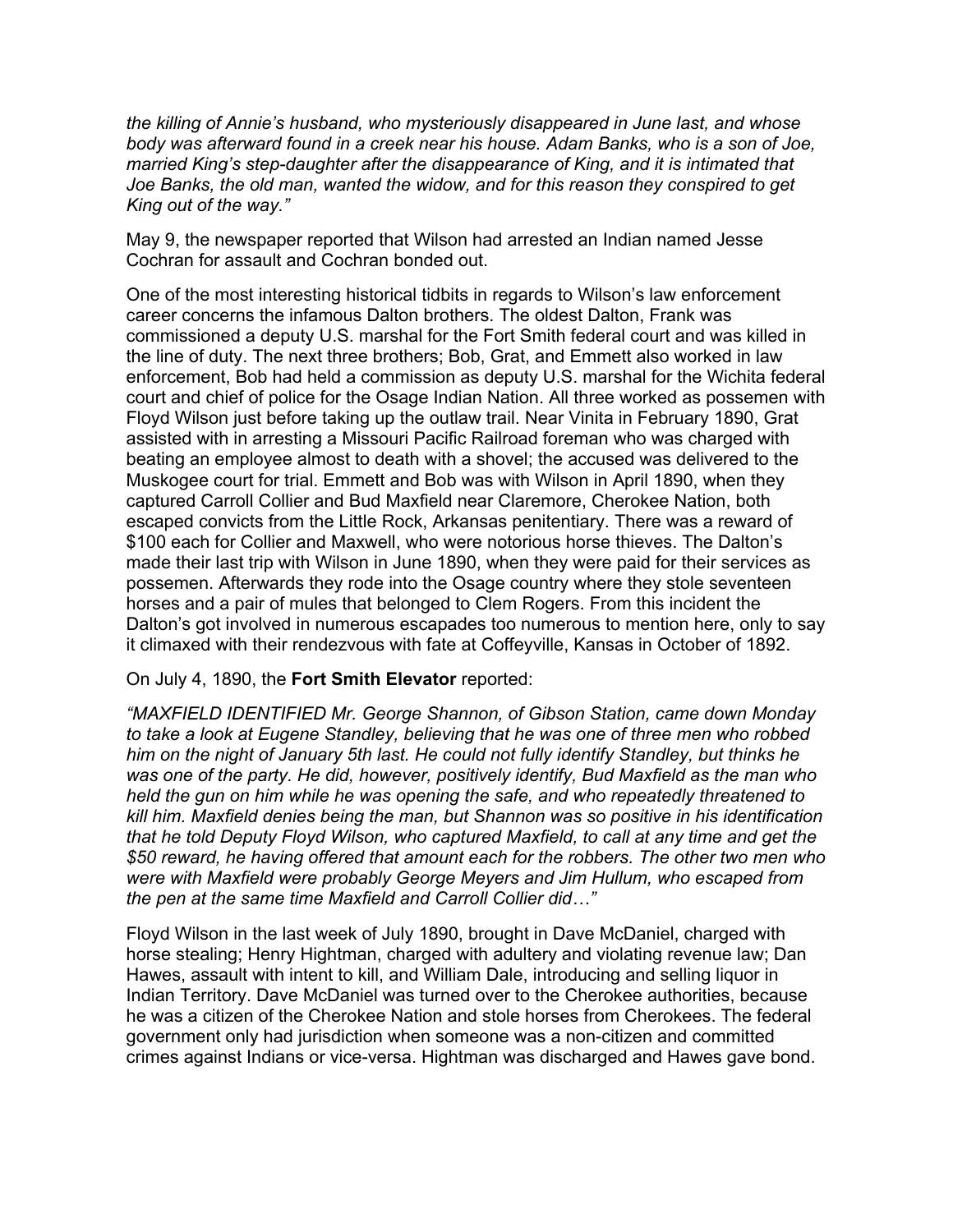It is apparent from research that Floyd Wilson during this his second tenure with the Fort Smith court was working primarily in the Cherokee Nation. *The Elevator* in the August 15 newspaper reported that Wilson brought in from the Cherokee country David Ross, charged with assault. He also had in tow George Denver and Dedrick Smith, for introducing illegal whiskey.

The fall of 1890 found Wilson busy rounding up various individuals who committing crimes in the territories. In September he brought in W. H. Spellman for larceny. Spellman was arrested in the Oklahoma Territory. Clabone C. Jones was arrested for selling illegal whiskey. In October, Joe and Columbus Phipps were arrested for larceny.

Fred Dodge was a noted and famous detective for Well Fargo & Co., in his published memoirs, which were published in 1969.Dodge talked about working with Wilson in 1891 and 1892, while investigating train robberies in the Indian and Oklahoma Territories.

The first incident occurred on June 13, at a home owned by the Westmoreland's in the territory where Dodge was supposed to rendezvous with a posse of men led by Deputy U.S. Marshal Heck Thomas. After spending the night by himself with the family of Westmoreland's, Dodge became alarmed concerning his guest. After spending an uneasy night, Wilson with a posse arrived on the scene at daybreak. Wilson proceeded to arrest the Westmoreland's for suspicion of murder and shortly thereafter Thomas and his posse arrived. The posse investigated a nearby cave on the banks of the Arkansas River where a neighbor seen the Westmoreland's carry something inside. The posse found three skulls and skeletons; there was positive identification for two more men. Also found was evidence of four or five more men who had disappeared in the immediate vicinity. According to Dodge, the Westmoreland's were taken to Fort Smith where four men sentenced to hang and the old Lady got a life a sentence at the U.S. Penitentiary at Atlanta, Georgia.

Dodge stated that while in the territories he worked with Deputy U.S. Marshals Heck Thomas, George Thornton, Bill Tilghman, Ed Short, Chris Madsen, and Floyd Wilson. Dodge later talked about receiving a tip in August 1892 that nine heavily armed men were going to rob a Frisco train at a tunnel near Winslow, Arkansas. Dodge had a conference with the railroad superintendent and Marshal Yoes at Fort Smith. Yoes placed Floyd Wilson in command to investigate. Wilson assembled a posse consisting of Paden Tolbert and Bud Ledbetter along with Dodge. The men traveled to Winslow on a special train out of Fort Smith. When they arrived at the vicinity of the tunnel they found out that the men were a large hunting party and the leaders were known to Wilson, Tolbert and Ledbetter. The watchman who erroneously stated earlier that they were outlaw was hoping to get a large reward and fame for locating a group of train robbers. Dodge stated that after this incident he hired Tolbert and Ledbetter to serve as Wells Fargo guards on trains running through the Indian Territory.

Research shows that Wilson had again take a position with the Fort Smith, Arkansas municipal police department when Deputy U.S. Marshal and Pacific Express Company Detective Henry C. Dickey approached him in November 1892. Dickey informed Wilson that he had a warrant for the arrest of a Cherokee Indian named Henry Starr and if he would help capture the man.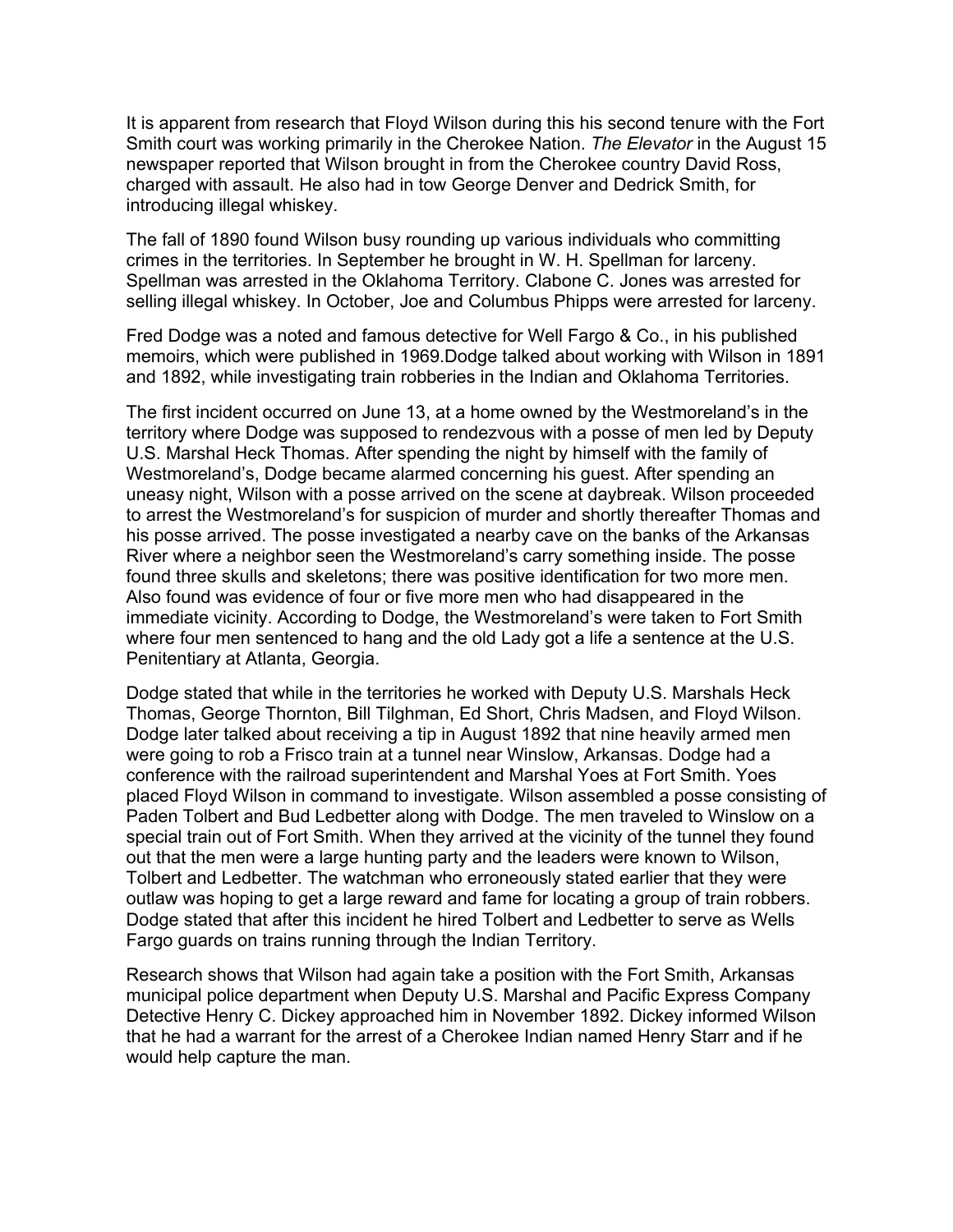Henry Starr had been very busy in the Indian Territory. He had been arrested for horse theft in December 1891, and had failed to appear in court, resulting in the arrest warrant. Starr was also suspected of robbing the Nowata, Cherokee Nation, railway depot of \$1,700, followed by holdups of the Shufeldt's Store in Lenapah and Carter's Store in Sequoyah, both in November 1892, and both in the Cherokee Nation. Starr had an additional horse theft warrant issued for his arrest on November 18, 1892.

Wilson agreed to serve as Dickey's posse and was appointed a deputy U.S. marshal, together they set out for the northern part of the Cherokee Nation. On Monday, December 12, Hickey and Wilson rode up to Arthur Dodge's XU Ranch, located eight miles from Nowata. The deputies asked Dodge if he had seen Starr, he answered that he hadn't seen the wanted felon. For the remainder of the day Hickey and Wilson searched the nearby vicinity for Starr without any good results. The following day the lawmen returned to the XU Ranch and had dinner at the bunkhouse. As they were finishing, Arthur Dodge rode up and stated he had just seen Henry Starr riding by, pointing out the direction Starr had taken. Dickey and Wilson ran to the corral for their horses. Wilson's was already saddled and ready, he put the spurs to his horse and headed in Starr's direction. Dickey had to saddle his horse, putting him several minutes behind Wilson.

Wilson caught up with Starr on the banks of Wolf Creek and shouted to he wanted man, "Hold up, I have a warrant for you!" Starr stopped his horse, turned around and told the lawman, "You hold up!" Starr, holding his Winchester rifle, dismounted as the deputy rode to within twenty-five feet of him. Wilson jumped from his horse and announced that he was a federal officer and fired a warning shot over Starr's head. He thought this would entice Starr to surrender. Instead, Starr leveled his Winchester and fired several shots that knocked Wilson to the ground. Wilson raised himself in a setting position, jerked his pistol out, and fired four times to no effect. Starr ran up to Wilson, who was lying on the ground, and fired a shot point blank into the lawman's chest, killing him instantly. It was later ascertained that there were powder burns on Wilson's coat and five bullet holes in the body. Wilson, had been shot in the left hip, right hip, left thigh, left lower leg and once in the chest.

Later in the gunfight Starr fired once at Dickey after he came up and dismounted, then he picked up Wilson's rifle and found the lever out of order, could not fire it, and turned to walk away, and as he turned Dickey, who was hugging the ground, fired at him but missed. In this exchange of gunfire, both Dickey's and Starr's horses ran away, but Starr caught Wilson's horse, and mounting it, rode off. Dickey later testified in court that he told Wilson: "Now, don't kill this boy, if possible to get along without it. We will call on him to surrender."

Deputy U.S. Marshal Floyd Wilson had true grit. He was one of the best lawmen to ever work for the Fort Smith federal court under the jurisdiction of Isaac C. Parker. Without men like Wilson there would have been no law in the Indian Territory. Wilson's body was brought back to Fort Smith. Due to the fact he was an U.S. Army veteran he was buried in the Fort Smith National Cemetery. Floyd Wilson's cemetery gravesite is located in section five, number 2708. May we forever remember the commitment made by this courageous lawman to bring law and order to the western frontier.